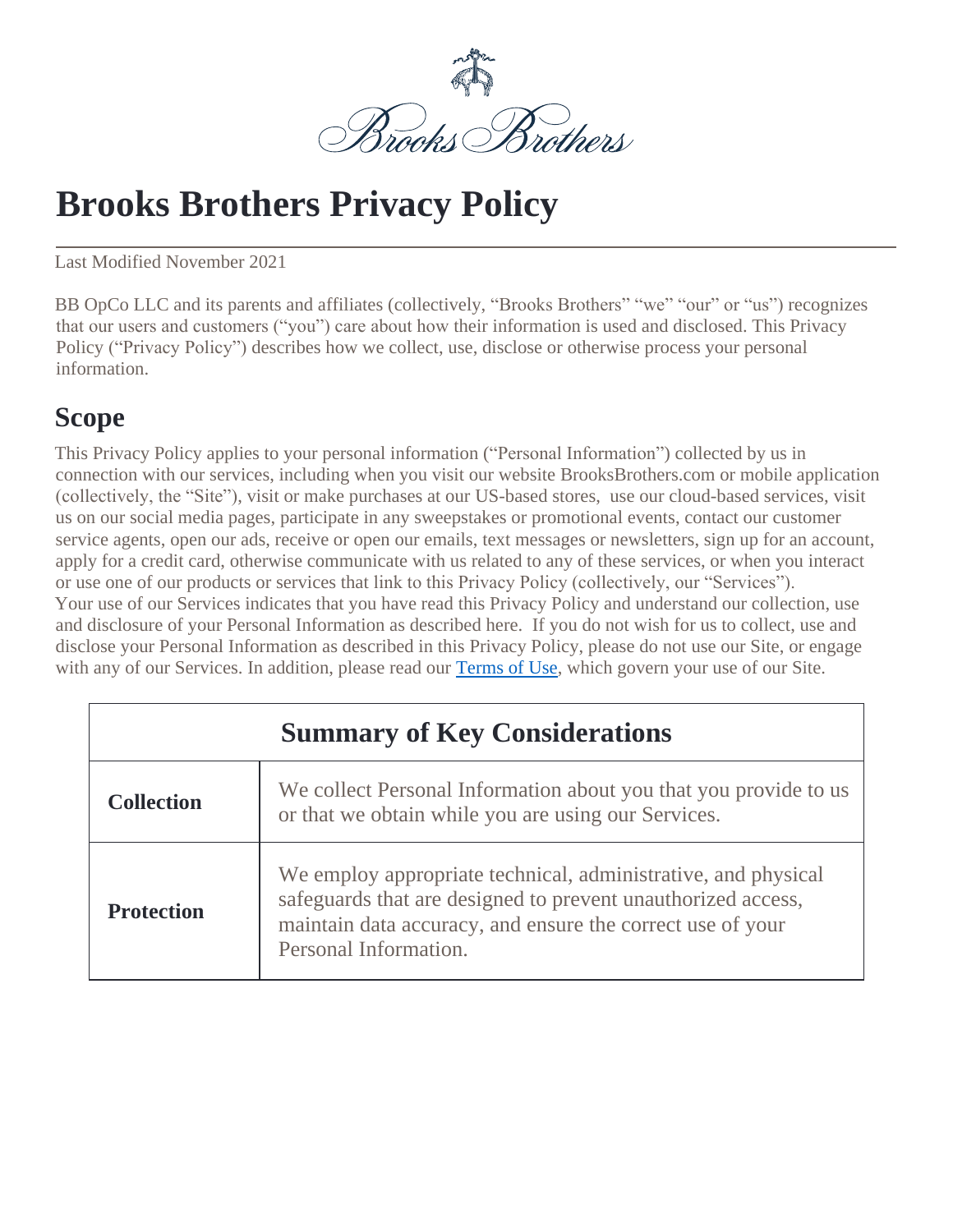| <b>Use</b>                                         | We use Personal Information to provide you with our Services,<br>to build features that will make our Services easier to use and<br>available on our Site, to contact you about our Services, and to<br>send advertisements, marketing material or other offers that we<br>think might be of interest to you, to perform data analytics, or<br>for other purposes permitted by law.                                                                                                                                                                                                                                                                                                                                                                               |
|----------------------------------------------------|-------------------------------------------------------------------------------------------------------------------------------------------------------------------------------------------------------------------------------------------------------------------------------------------------------------------------------------------------------------------------------------------------------------------------------------------------------------------------------------------------------------------------------------------------------------------------------------------------------------------------------------------------------------------------------------------------------------------------------------------------------------------|
| <b>Marketing and</b><br><b>Choices</b>             | You have control on how we use your Personal Information for<br>marketing. To exercise your control in any marketing<br>communication, please contact us at service@brooksbrothers.com<br>for more information, or follow the instructions provided within<br>the marketing communication.                                                                                                                                                                                                                                                                                                                                                                                                                                                                        |
| <b>Sharing</b>                                     | We share your Personal Information with our parent company,<br>affiliates, external service providers, third-party vendors, in-store<br>tailors and associates, and/or as otherwise necessary to perform<br>transactions with you and manage our business.                                                                                                                                                                                                                                                                                                                                                                                                                                                                                                        |
| <b>Cookies</b>                                     | Our Site uses cookies and other similar technologies. To opt-out<br>of advertising and certain other cookies, please review the<br>information below and submit the form found here.                                                                                                                                                                                                                                                                                                                                                                                                                                                                                                                                                                              |
| <b>Access and</b><br>Data Subject<br><b>Rights</b> | Brooks Brothers understands that you may want to exercise<br>preferences regarding our use of your Personal Information. You<br>may have the ability to do so in various ways by utilizing the<br>forms found here and here.                                                                                                                                                                                                                                                                                                                                                                                                                                                                                                                                      |
| <b>Cross-Border</b><br><b>Data Transfers</b>       | Certain of our Services, including our Site, are operated in the<br>United States. If you are located outside the US, your Personal<br>Information will be transferred to the US, a jurisdiction that may<br>not provide an equivalent level of protection as your home<br>jurisdiction. Cross-border transfer is, therefore, necessary for the<br>conclusion or performance of a transaction that you are<br>requesting, and for the establishment, exercise, and defense of<br>legal claims. To the extent permitted by local law, your use of our<br>Services or provision of any Personal Information constitutes<br>your consent to the cross-border transfer of your Personal<br>Information and the other activities identified in this Privacy<br>Policy. |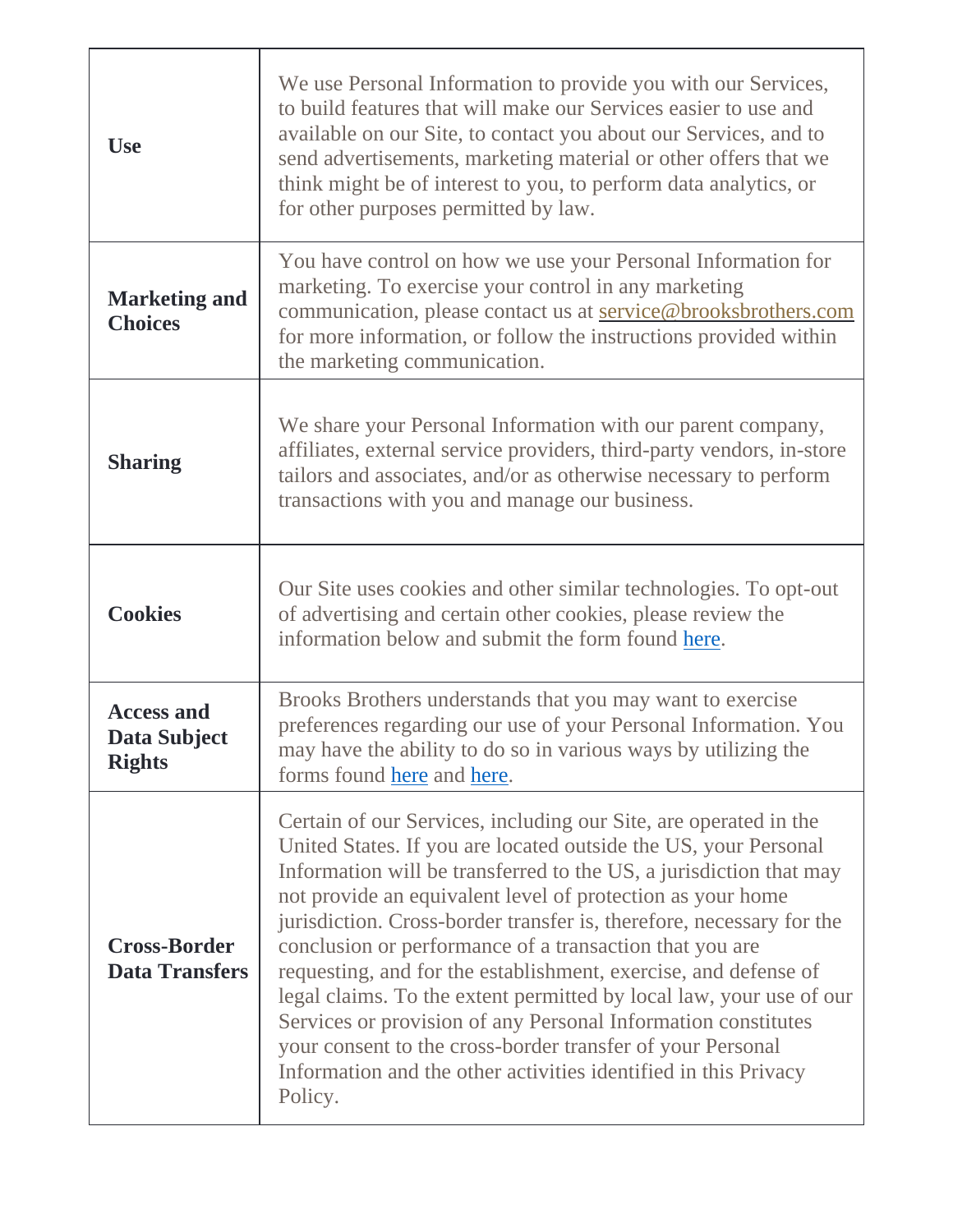| <b>Children</b>   | We do not knowingly collect Personal Information from children<br>under the age of 16. If a child under the age of 16 has provided us<br>with their Personal Information, we ask that a parent or guardian<br>contact us at service@brooksbrothers.com. |
|-------------------|---------------------------------------------------------------------------------------------------------------------------------------------------------------------------------------------------------------------------------------------------------|
| <b>Changes</b>    | We will provide notice of any material changes to this Privacy<br>Policy by posting a prominent notice on our Site.                                                                                                                                     |
| <b>Contact Us</b> | If you have any questions, please contact customer service at<br>service@brooksbrothers.com.                                                                                                                                                            |

# **1. Information We Collect**

By "Personal Information," we mean information that identifies, relates to, describes, is capable of being associated with, or could reasonably be linked, directly or indirectly, with a natural person or household. "Personal Information" also includes any other information related to a particular individual that constitutes "personal information" or "personal data" under any privacy or data protection law that applies to our consumers. Information that is de-identified, aggregated, or anonymized is not considered Personal Information. Publicly available information, or information that is made available from federal, state, or local government records, also may not be considered Personal Information.

We collect your Personal Information to offer our Services, maintain and enhance our Services, protect the security of you and our Services, comply with legal obligations, and inform you about other services and products that may be available through us, our affiliated companies, and our marketing partners. We collect Personal Information about you when you interact with or use our Services, such as when you:

- 1. Visit our Site;
- 2. Sign up as a registered user on our Site;
- 3. Register for our My Brooks Rewards program either with us online or in person at one of our stores;
- 4. Sign up for our newsletter;
- 5. Make a purchase or use a service on this Site or in store;
- 6. Interact with our customer service personnel, by phone, email, or in person at one of our stores;
- 7. Participate in promotions or surveys;
- 8. Submit comments, reviews, or other user-generated content;
- 9. Connect or interact with us through social networks (e.g. Facebook, Google+, Twitter, Yelp, Instagram) or Live Chat;
- 10. Interact with our store locator:
- 11. Interact with our mobile application, including the receipt of push notifications; and
- 12. Request customer or technical support.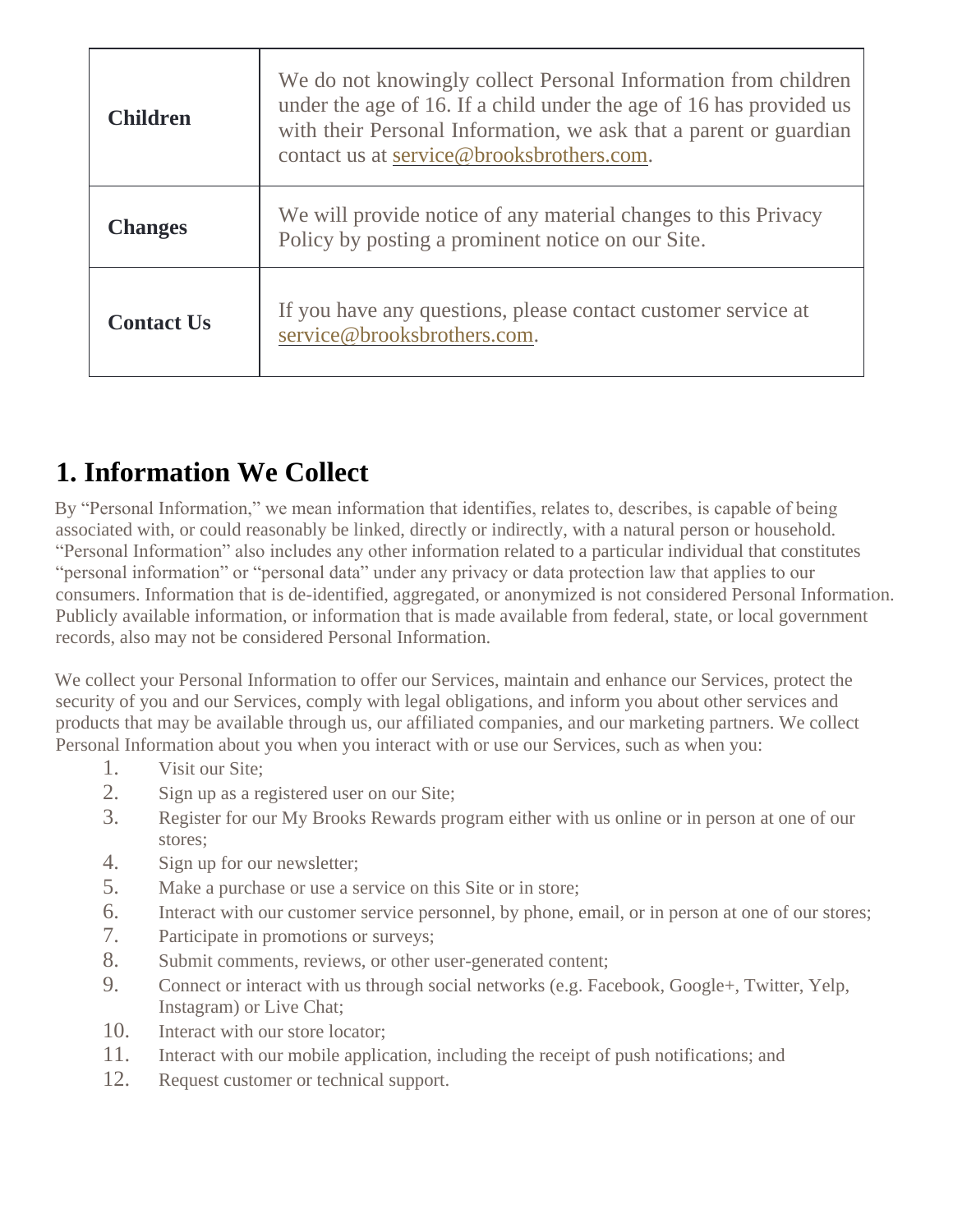The Personal Information we collect depends on how you interact with us. Personal Information we collect includes:

- 1. Identification and contact information (including name, postal or billing address, e-mail address, telephone or mobile number);
- 2. Username and password for our Site;
- 3. Credit card, payment and financial information;
- 4. Location, including via IP address;
- 5. Cookies and similar technologies;
- 6. Purchase, transaction, return, and exchange information;
- 7. My Brooks Rewards account information;
- 8. Birthdate and age;
- 9. Gender and/or gender identity;
- 10. Wish list;
- 11. Measurements;
- 12. Device information (e.g. device model, operating system version, device date and time, unique device identifiers, mobile network information, IP address);
- 13. The manner in which you use our Site or mobile applications (e.g., search terms used, pages visited, application performance);
- 14. Social media information and other content you provide;
- 15. Demographic and socioeconomic information; and
- 16. Other Personal Information, including information that you have disclosed to us in our communications with you, by phone, email, or in person.

We obtain the categories of Personal Information listed above from the following categories of sources:

- Directly from you, for example from forms you complete, preferences you express or provide, or products you purchase.
- Indirectly from you, for example from observing your actions on our Site through cookie tracking, and/or third-party session tracking platforms.
- Automatically from you, for example through cookies as you navigate through our Site.
- From additional third parties, such as our joint marketing partners, third-party websites, the banks that operate our private label credit card programs, or third parties in connection with the products and services we provide to you.

We may combine information about you that we have with information we obtain from business partners or other companies. In those cases, we will apply this Privacy Policy to the combined information. Please note that if you apply for or utilize a branded credit card from Brooks Brothers you are providing your information to the bank that administers the credit card, which will share that information with us.

Even if you do not send us any Personal Information directly or indirectly, we may collect certain aggregated and/or anonymized data regarding how you use our Site. This information is used for statistical purposes and to provide personalized marketing content.

Our Site contains links to third-party websites, including websites of our business partners. We do not own, operate or control the websites of such third parties and therefore, this Privacy Policy does not apply to such sites. When you click on those links, you will go to a third-party website where you will be subject to that website's privacy statement and we encourage you to read that privacy statement. We are not responsible for the content of third-party websites, any use of such sites or services, or the privacy practices of any third parties.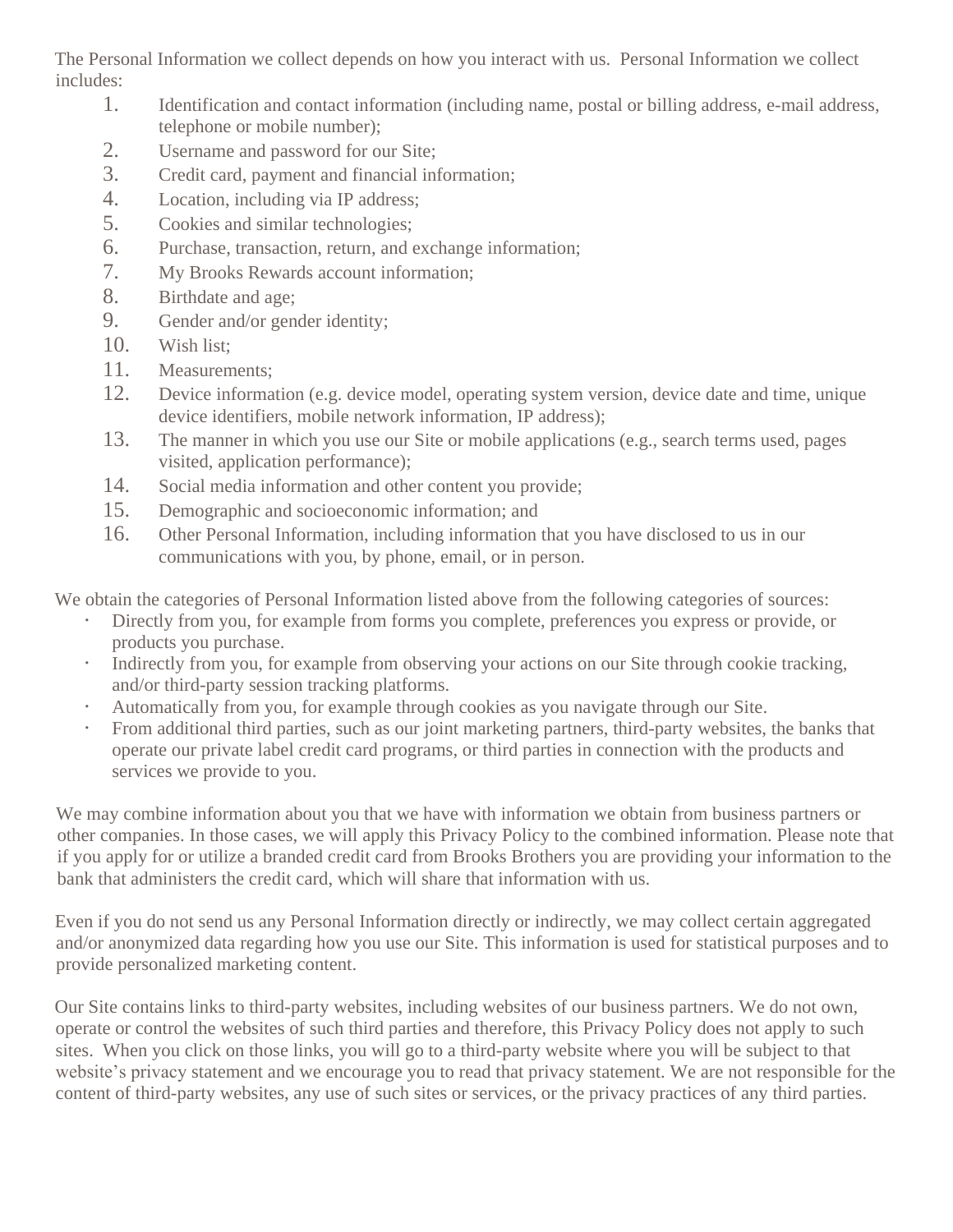# **2. Use of Your Personal Information**

We generally process and may disclose your Personal Information to others to effectuate our business activities, including to:

- Provide you with products and Services, including managing product returns or exchanges, authenticating authorized users, and marketing our products and Services;
- Perform certain transactions initiated by you;
- Respond to your communications, questions, complaints, or reviews of our products;
- Send you communications about online transactions, product information, ads and promotions, including relating to other products and services, electronic newsletters, or other notices you requested or offers tailored to you;
- Notify you when an item or type of item is back in stock and when new items become available for purchase;
- Enable our advertisers to provide you with more personalized content, and track the effectiveness of certain advertising campaigns;
- Reasonably prevent fraud and allow for safer e-commerce shopping experiences;
- Comply with applicable law, obey judicial orders, cooperate with law enforcement authorities, or prevent any suspected illegal activities;
- Help us run our business; and
- Assist with everyday business purposes, such as product development and Site administration.

We may combine your online information with information collected from offline or online sources, or information we already have.

# **3. How We Share Your Personal Information**

At times, we may share your Personal Information as follows:

- With our group of companies, affiliates, parents, and subsidiaries;
- With third-party vendors, consultants, and other service providers who are working on our behalf and require access to your information to carry out that work, such as to process billing, provide customer support, etc. We process and share your Personal Information to fulfill your requests and meet our legitimate business and legal objectives. When we disclose Personal Information to third-party service providers to perform support services for us, we establish by contract that they may only access your Personal Information for the purposes of performing those specified support services;
- With other persons with whom you have requested in order to fulfill services you have requested;
- In connection with, or during the negotiation of, any merger, sale of company stock or assets, financing, acquisition, divestiture, or dissolution of all or a portion of our business;
- If we believe that disclosure is reasonably necessary to (a) comply with any applicable law, regulation, legal process or governmental request; (b) enforce or comply with our [Terms of Use](https://www.brooksbrothers.com/Terms-and-Conditions-of_Use/terms-of-use,default,pg.html) or other applicable agreements or policies, (c) protect our rights or property, or the security or integrity of our Services, or (d) protect us, users of our Services or the public from harm or potentially prohibited or illegal activities; and
- With others, for any purpose allowed by law.

### **Location of Servers and Transfer of Information to the United States**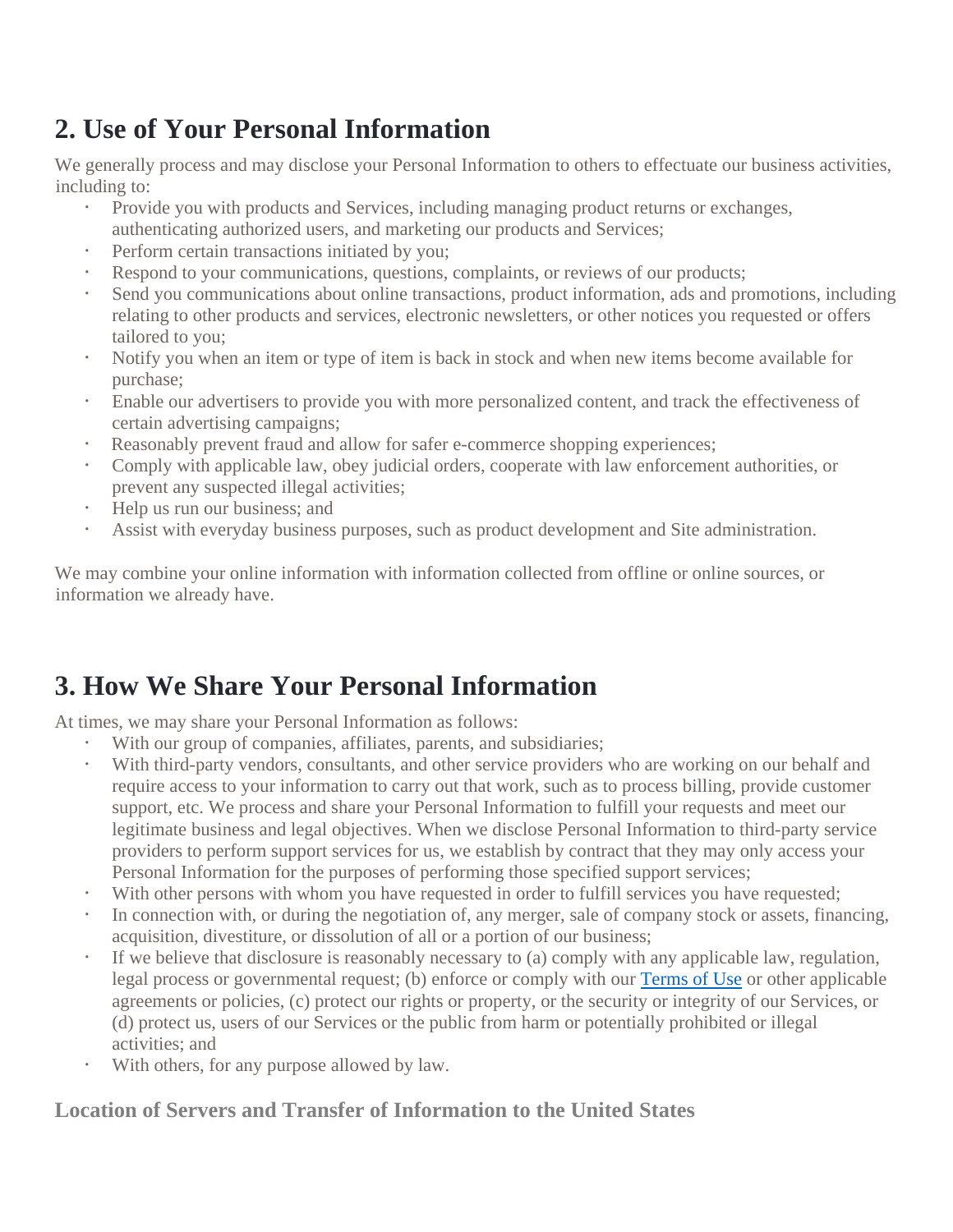Our Site is hosted by servers in the United States, though we operate our business globally. Not all countries provide the same level of data protection. If you are located, for example, in European Economic Area, the United Kingdom, or Switzerland (collectively, "**Europe**"), your Personal Information will be transferred to the United States and possibly to other jurisdictions (e.g., to the location of a property for which you have requested information), which are not considered to provide an adequate level of protection under your local data protection laws. We, therefore, provide appropriate protections for cross-border transfers as required by applicable law. For transfers from Europe to the United States, or other non-European jurisdictions, we have implemented the standard contractual clauses approved by the European Commission, and other approved mechanisms to protect Personal Information, as required by applicable law. As permitted by data protection laws, you may request a copy of the suitable mechanisms we have in place by contacting us as detailed below.

### **4. Security**

The security and confidentiality of your Personal Information matters to us. That's why we have adequate technical, administrative, and physical controls in place to protect your Personal Information from unauthorized access, use, and disclosure. For example, we provide the option to encrypt all information you submit to us using Secure Sockets Layer ("SSL") technology that helps protect information during transport to our Site. We also review our security procedures periodically to consider appropriate new technology and updated methods. Even so, despite our reasonable efforts, no security measure is ever perfect or impenetrable, and we urge you to similarly take efforts to protect your Personal Information.

### **5. Data Retention**

Depending on the Service you require, we will retain your Personal Information for the period necessary to fulfill the purposes outlined in this Privacy Policy or as set out in our contracts with our business partners, unless a longer retention period is required or permitted by applicable law.

# **6. Children**

This Site is not intended or directed to individuals under the age of 16, and we do not knowingly collect any Personal Information, or knowingly track the use of our Site, from children. If Brooks Brothers has actual knowledge that Personal Information about a child has been collected, then Brooks Brothers will take the appropriate steps to delete such Personal Information. If you believe that a child has provided their Personal Information to us on this Site without the consent of a parent or guardian, or if you wish to delete your child's Personal Information collected from this Site, please notify us at service@brooksbrothers.com.

# **7. Cookies and Similar Tracking Technologies**

### **Information Collected Through Technology**

Information is also obtained in other ways through technology. Some of this information may be linked to you personally. In accordance with applicable law, Brooks Brothers uses and allows third parties to use essential and non-essential cookies, online tracking tools, web beacons, and similar technologies (collectively, "cookies") on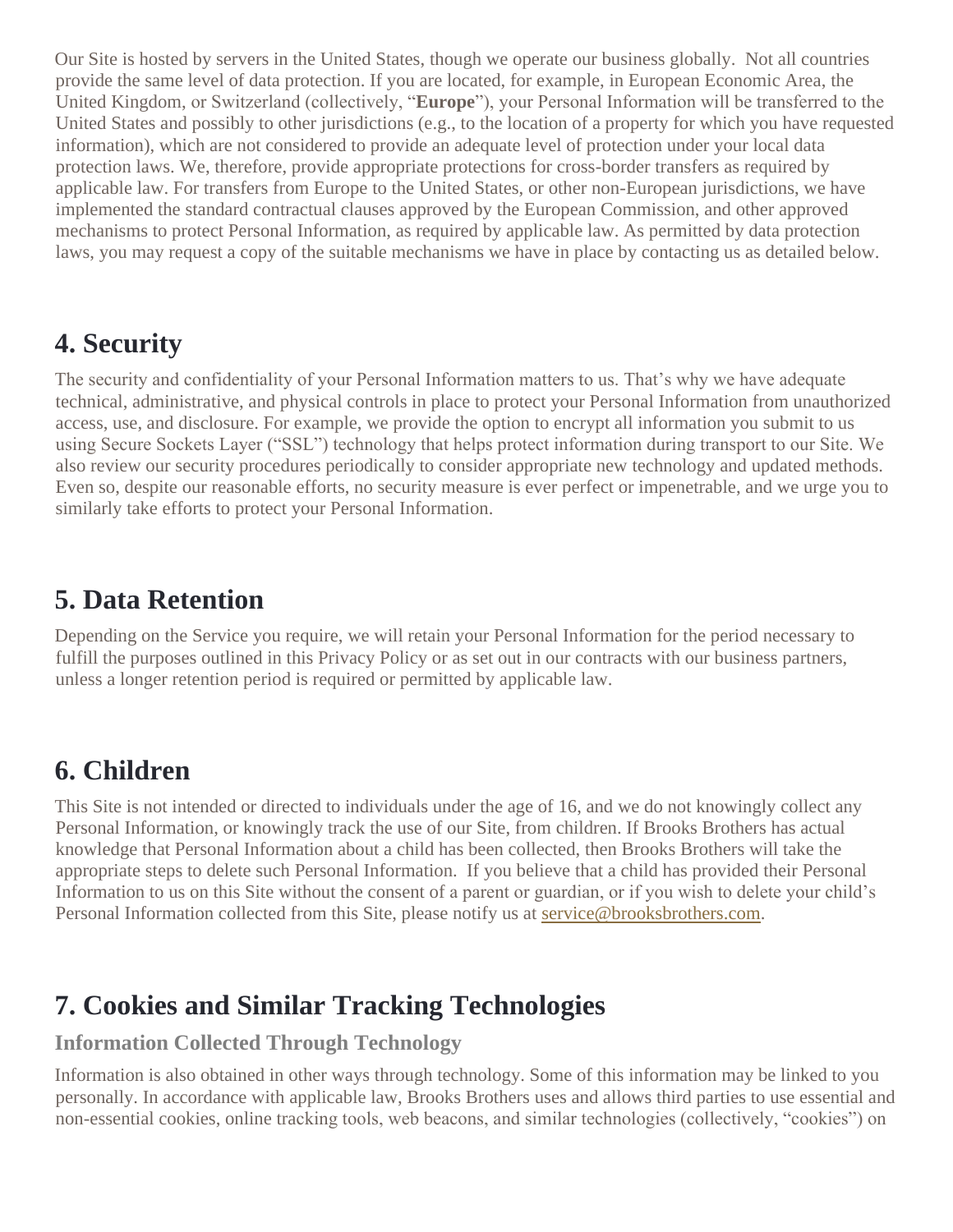our Site. We process this information to help our Site function correctly, and better understand the needs of our customers.

Cookies on our Site generally fall into the following categories:

- **Strictly Necessary Cookies:** These are required for the operation of our Site. They include, for example, cookies that enable you to log into secure areas. These cookies are session cookies which are erased when you close your browser.
- **Analytical/Performance Cookies:** These allow us to recognize and count the number of users of our Site and see how such users navigate through our Site. This helps to improve how our Site works, for example, by ensuring that users can find what they are looking for easily. These cookies are session cookies which are erased when you close your browser.
- **Functional Cookies:** These improve the functional performance of our Site and make it easier for you to use. For example, cookies are used to remember that you have previously visited our Site and asked to remain logged into it. These cookies are session cookies which are erased when you close your browser.
- **Targeting Cookies:** These record your visit to our Site, the pages you have visited and the links you have followed to recognize you as a previous visitor and to track your activity on the Site and other websites you visit. These cookies qualify as persistent cookies, because they remain on your device for us to use during your next visit to our Site. You can delete these cookies via your browser settings. We will not collect these cookies from individuals in Europe without proper consent.
- **Use of Cookies.** We advertise in a number of ways, including online through managed social media presences, and on other unaffiliated sites and mobile applications. To understand how our advertising campaigns are performing, we may collect certain information via cookies on our Site through our advertising service providers. The information we collect includes IP addresses, the number of page visits, pages viewed via our Site, search engine referrals, browsing activities over time and across other websites following your visit to our Site or applications, and responses to advertisements and promotions on the websites and applications where we advertise.

We also use certain information to identify new visitors to our Site, recognize returning visitors, advertise on other websites and mobile applications not affiliated with us, analyze the effectiveness of our advertisements, better understand our audience, customers, or other Site visitors, and determine whether you might be interested in new products or services.

Our website utilizes tracking technologies to collect and record your activities and movements across our websites throughout your browsing session, including to track button clicks, mouse movements, scrolling, resizing, touches, keystrokes, data entered, device information and orientation, browser visual elements, and screen size ("Session Data"), for purposes of our own internal analytics and improving our products, services, and user experience. Such tracking may include recorded sessions, which we may play back for these purposes.

We may share Session Data with our third-party analytics or service providers, which may change from time-totime, for these purposes, who will use the Session Data solely on our behalf and for our benefit. Please review how you consent to the collection, use, and sharing of Session Data within our [Terms of Use.](https://www.brooksbrothers.com/Terms-and-Conditions-of_Use/terms-of-use,default,pg.html)

### **Controlling Our Tracking Tools**

Your browser may give you the ability to control cookies. How you do so, however, depends on your browser and the type of cookie. Certain browsers can be set to reject all browser cookies. If you configure your computer to block all cookies, you may disrupt certain web page features, and limit the functionality we can provide when you visit or use our Site, however you will still have access to the Site.

### **Controlling Online Interest-Based Ads**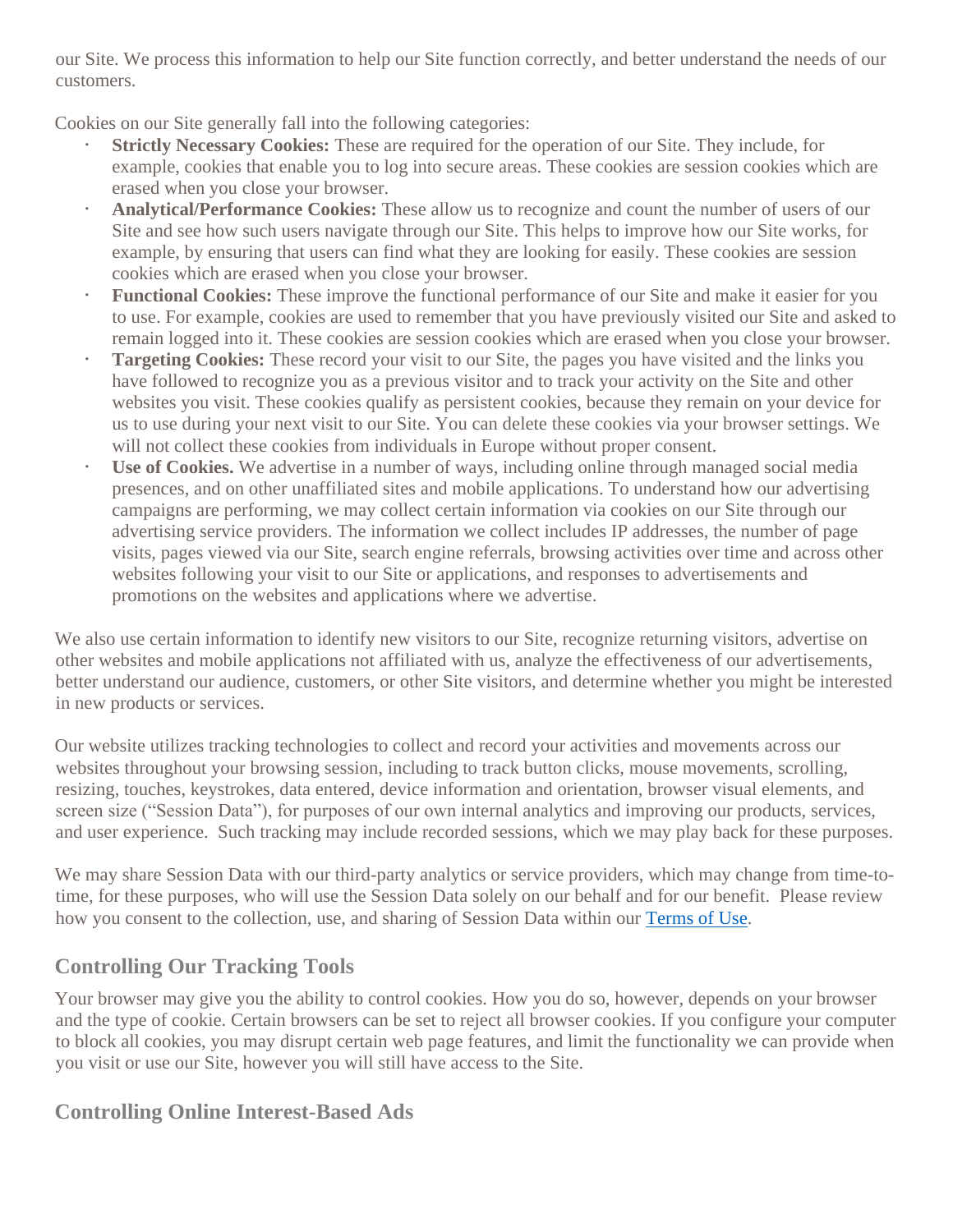We work with online advertising vendors to provide you with relevant and useful ads. This may include ads served on or through our Site. This may also include ads served on other companies' websites. These ads may be based on information collected by us or third parties. For example, your postal code may be used to target an ad for people in your area. These ads may also be based on your activities on our Site or on third-party websites.

For more information about our ad service provider and its cookies, including information about how to opt out of these technologies, you may use this [link.](http://optout.aboutads.info/) In addition, users may prevent Google's collection of data generated by your use of our Site (including your IP address) by downloading and installing a browser plugin.

### **8. Marketing Communications**

If you sign up for one of our contact lists, we may collect your mailing address, email address or telephone number, as applicable. We use this information to send you periodic marketing or promotional mailings or emails about Brooks Brothers or its marketing partners, such as new products and services, discounts, special promotions or upcoming events. If you do not want to continue to receive such mailings or emails from us, please contact us via email, phone or mail (below). You may also unsubscribe from emails by clicking on the unsubscribe link in any email you receive.

### **9. Changes or Other Updates to This Privacy Policy**

We may change or update this Privacy Policy at any time. When we change this Privacy Policy in a material manner, we will notify you by prominently posting an updated Privacy Policy on our Site. All changes will be effective from the date of publication unless otherwise provided. Your continued use of our Services following the posting of changes constitutes your acceptance of such changes.

### **10. Contact Us**

If you have any questions about this Privacy Policy, wish to correct or update your Personal Information, wish to unsubscribe from any industry updates you have requested by modifying or deleting your profile on our Site, or need to access this Privacy Policy in an alternative format due to a disability, please:

- write to customer service at: Brooks Brothers Corporate Office
	- 100 Phoenix Avenue, Enfield, CT 06082
- call us toll-free at (800) 274.1815; and/or
- send us an email to [service@brooksbrothers.com.](mailto:service@brooksbrothers.com)

### **11. Privacy Notice for California Residents**

If you are a California resident, the California Consumer Privacy Act of 2018 ("CCPA") additionally affords rights to you with respect to your Personal Information. Please note that other sections of this Privacy Policy also apply to California residents, and this notice supplements the information contained in the Privacy Policy. Please read the Privacy Policy in its entirety.

#### **Your Rights under the CCPA**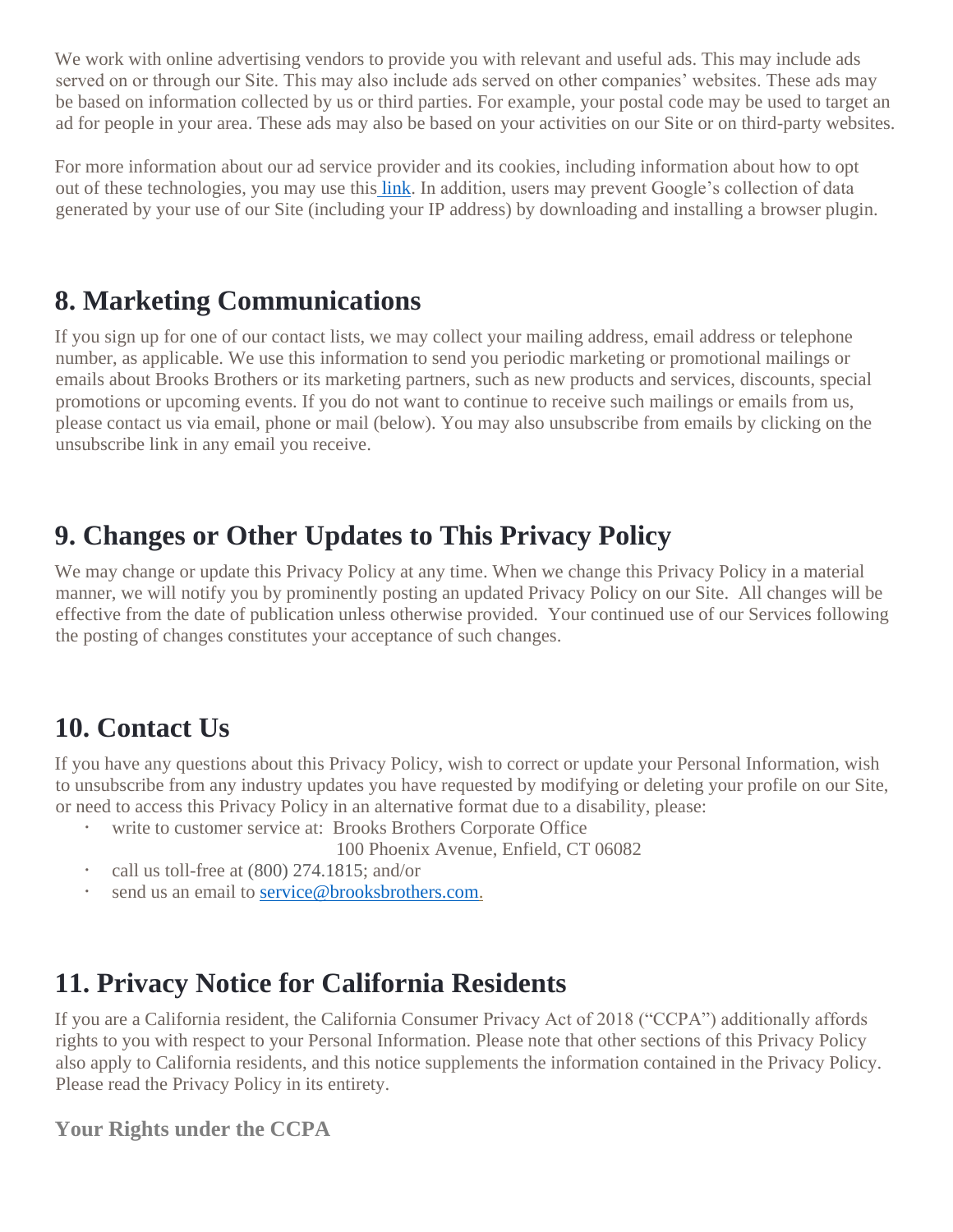- California residents have the right, following a verifiable request, to access (twice in a 12-month period, free of charge) certain information about our collection, use, and sharing of your Personal Information, including the categories and specific pieces of Personal Information Brooks Brothers has collected about you, the categories of sources from which the Personal Information is collected, and the business purpose for collecting the Personal Information for the 12-month period prior to the request ("Right to Know").
- California residents have the right to request that we delete the Personal Information we have about them, subject to certain exceptions set forth in the CCPA ("Right to Request Deletion"). Please note that we may not be able to honor deletion requests in all cases, including when your Personal Information is subject to a statutory exception. Those exceptions include, for example, when we need to retain the information to: (i) complete a transaction or otherwise perform a contract between us and the consumer; (ii) detect or protect against security incidents or fraud; (iii) comply with legal obligations; and/or (iv) as otherwise set forth as an applicable exception under the CCPA or other relevant privacy laws.

Brooks Brothers will not discriminate against you for exercising your rights afforded by the CCPA, which is further in accordance with California residents' rights under that title.

#### **Personal Information Collection and Purposes of Use**

The chart below describes the categories of Personal Information we have collected from California residents and the categories of third parties with whom we share the information. In addition to the chart below, we may share your Personal Information with any entity which you direct us to, or any entity we are obligated to share your Personal Information with by law.

| <b>Categories of Personal Information</b>          | Third Parties with Whom We Share the Personal |
|----------------------------------------------------|-----------------------------------------------|
|                                                    | <b>Information</b>                            |
| <b>Identifiers and Characteristics</b>             | Advertising networks                          |
| Names and aliases                                  | Internet service providers                    |
| Postal address                                     | Data analytics providers                      |
| Email address<br>$\bullet$                         | Payment card processors                       |
| <b>Account names</b><br>$\bullet$                  | Anti-fraud protection providers               |
| Birth date<br>$\bullet$                            | Operating systems and platforms               |
| Gender<br>$\bullet$                                |                                               |
| Age                                                |                                               |
| <b>IP</b> address                                  |                                               |
| <b>Account ID</b><br>$\bullet$                     |                                               |
| Online identifier<br>$\bullet$                     |                                               |
| Telephone and mobile phone numbers<br>$\bullet$    |                                               |
| <b>Body Measurements</b><br>$\bullet$              |                                               |
| Demographics                                       |                                               |
| Financial transaction information                  | Data analytics providers                      |
| Payment card number                                | Payment card processors                       |
| Authorization number or security code<br>$\bullet$ | Anti-fraud protection providers               |
| <b>Billing</b> address<br>$\bullet$                | Operating systems and platforms               |
| Card type (debit or credit card)<br>$\bullet$      |                                               |
| <b>Account information</b>                         |                                               |
| <b>Expiration</b> date                             |                                               |
| <b>Tender Type</b><br>$\bullet$                    |                                               |
| <b>Commercial Information</b>                      | Data analytics providers                      |
| Transaction history of consumers                   | Payment card processors                       |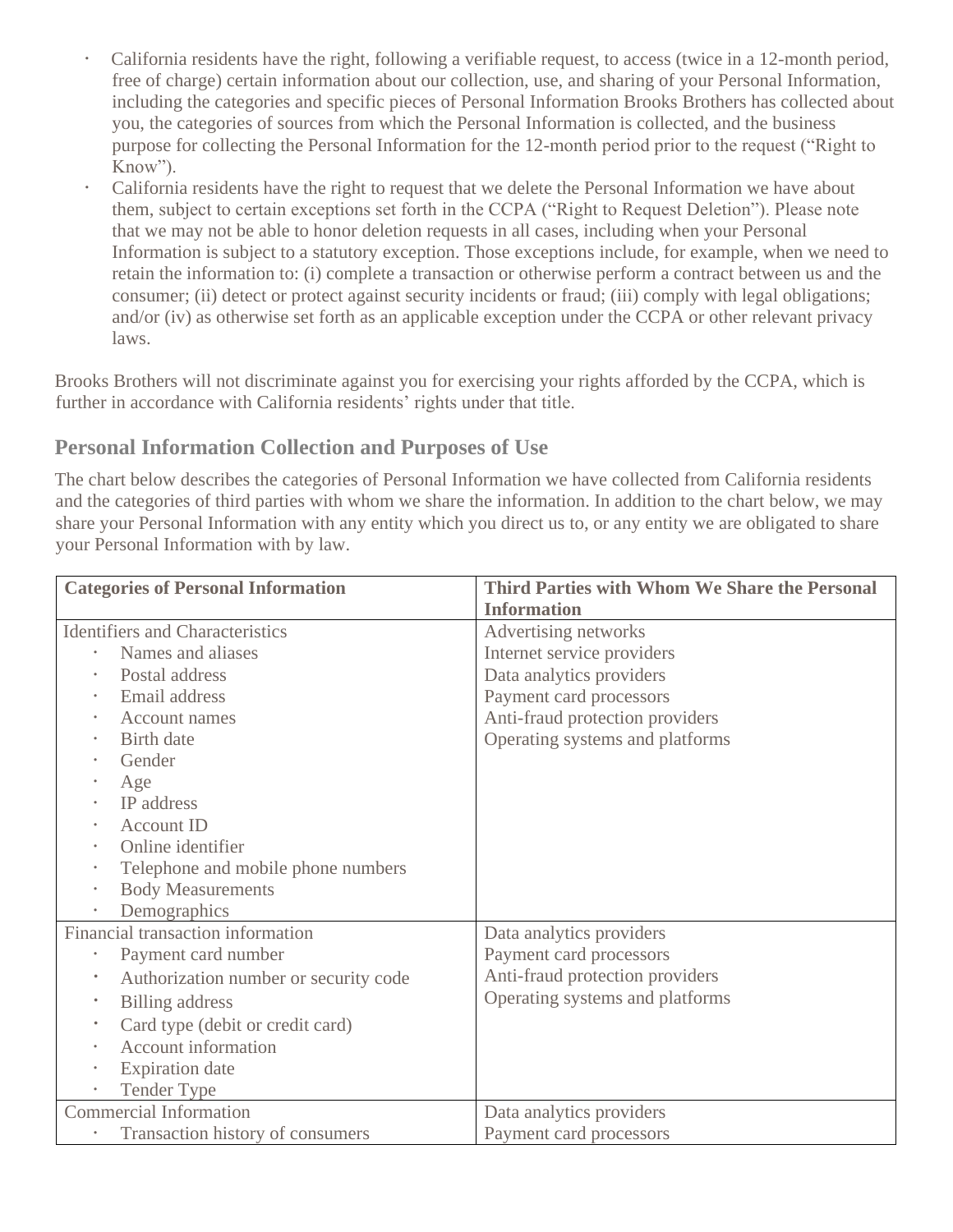| Concierge                                        | Anti-fraud protection providers |
|--------------------------------------------------|---------------------------------|
|                                                  | Operating systems and platforms |
| Internet, electronic network or other            | Advertising networks            |
| Activity<br>$\bullet$                            | Internet service providers      |
| Behavioral data                                  | Data analytics providers        |
| Email engagement<br>$\bullet$                    | Payment card processors         |
| Browsing activity<br>$\bullet$                   | Anti-fraud protection providers |
| Search history<br>$\bullet$                      | Operating systems and platforms |
| Device type<br>$\bullet$                         |                                 |
| Preference selections by consumers               |                                 |
| <b>Session Data</b>                              |                                 |
| Protected characteristics                        | Internet service providers      |
| Gender and/or gender identity                    | Anti-fraud protection providers |
| Age                                              |                                 |
| Geolocation data                                 | Advertising networks            |
| Precise physical location                        | Internet service providers      |
| Movement patterns                                | Data analytics providers        |
| IP address<br>$\bullet$                          | Payment card processors         |
|                                                  | Anti-fraud protection providers |
|                                                  | Operating systems and platforms |
| Audio or visual data / sensory data              | Internet service providers      |
| Voice recordings from Customer Center            | Anti-fraud protection providers |
| Video recordings from retail surveillance or     | Operating systems and platforms |
| virtual fittings                                 |                                 |
|                                                  |                                 |
| Inferences drawn from other disclosed categories | Internet service providers      |
| which constitutes as new personal information    |                                 |
| IP address                                       |                                 |
| Email address                                    |                                 |
| Social media account                             |                                 |
| Online identifier                                |                                 |

### **Exercising California Residents' Privacy Rights**

California residents can submit a data request to exercise these various rights (including the Right to Know and the Right to Request Deletion) in any of the following manners:

- 1. via phone at (800) 274-1815
- 2. via email at service@brooksbrothers.com
- 3. The web form accessible [here](https://privacyportal.onetrust.com/webform/7ffedc21-3dfe-4eb7-83ad-8a52184e6c1a/7a808284-f0c4-4ea8-a643-b07acce3e0aa) or [here.](https://privacyportal.onetrust.com/webform/7ffedc21-3dfe-4eb7-83ad-8a52184e6c1a/8af858e0-34d6-4043-969f-19dfb8e72e8f)
- 4. In participating retail stores

### **Process for Verifying a Consumer's Request**

We will verify any consumer's request to exercise the Right to Know or the Right to Request Deletion. In order to adequately protect your Personal Information, we will verify your identity either by using a third-party identification verification service and/or matching the identifying information provided by you to the Personal Information that we maintain already on our systems. To submit a request, we will require at least two or three pieces of information from you, including your name, email address, city, state, zip code and/or phone number. Making a verifiable consumer request does not require you to create an account with us. If we are able to verify your request for your right to access, or your right to deletion, we will provide a response within 45 calendar days, or notify you that we require a further 45 calendar day extension in order to provide the requested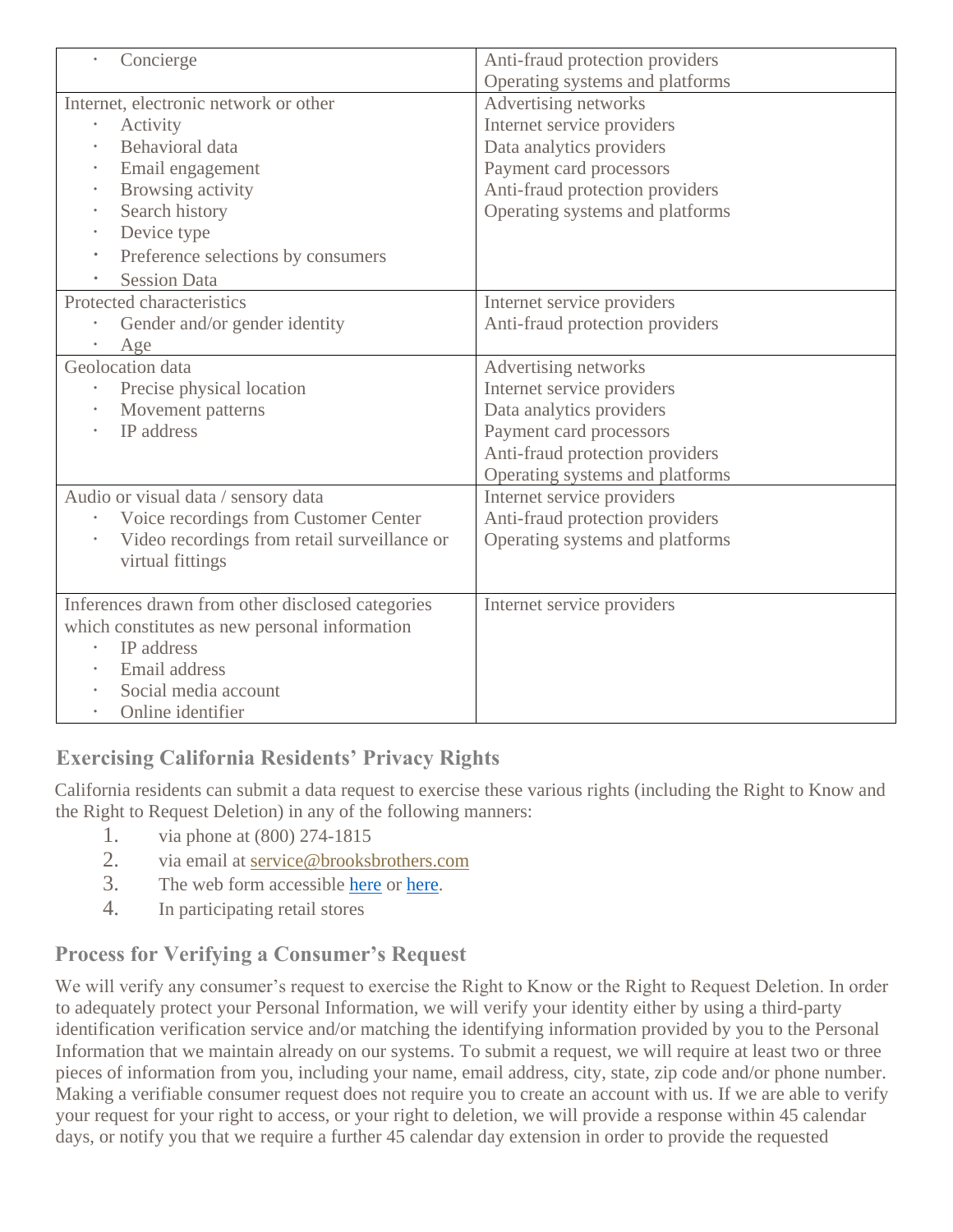information. If we are able to verify your request to opt out from the sale of your personal information, we will provide a response within 15 business days.

You may also authorize an agent to submit a request on your behalf, provided you give the authorized agent written permission to submit requests on your behalf, and your authorized agent is able to provide any necessary information needed for verification with our third-party identification service. If your authorized agent does not submit proof that they have been authorized by you to submit verified requests, we reserve the right to deny such a request that we have received and will explain to your authorized agent why we have denied such request.

#### **Direct Marketing by Third Parties**

Brooks Brothers does not disclose Personal Information to third parties for their own direct marketing purposes. However, California residents additionally have the right to request information regarding such practices under California's "Shine the Light" law. If you are a California resident and would like to inquire further, please email us at **[service@brooksbrothers.com](mailto:service@brooksbrothers.com)**.

#### **Notice of Right to Opt-Out**

We do not sell your Personal Information, except to the extent that our targeted advertising campaigns are deemed to constitute a "sale" under California law. If you wish to opt out of our sharing of the limited data that is gathered when engaging with our Services for the purpose of targeted digital advertising, as described in Sections 1 through 3, Section 7, and elsewhere in this Privacy Policy, we encourage you to visit the **[Network Advertising Initiative](https://optout.networkadvertising.org/?c=1)** and/or the **[Digital Advertising Alliance's Self-Regulatory Program for Online Behavioral Advertising](https://optout.aboutads.info/?c=2&lang=EN)** for more information about opting out of seeing targeted digital advertisements.

We will continue to update our business practices as direct regulatory guidance becomes available. For more information on interest-based advertising, please review our Cookie Policy above.

#### **Notice of Financial Incentives**

Brooks Brothers may offer discounts on products and services by joining our rewards or promotional programs. The availability of these promotions to you at any given time will vary. If and when we offer such programs, we may ask for your Personal Information (such as your email address) as a prerequisite to your participation in the promotion.

The promotions that may be available to you are:

- **My Brooks Rewards.** When you join our My Brooks Rewards Program, we may present you with special offers in the form of free or discounted products or other services and benefits, or via sweepstakes, contests, giveaways, and current or upcoming sales. Many of these offers may be redeemable with points, which are earned through purchases or other designated activities. To participate in this program, you must sign up for the My Brooks Rewards Program and provide your first and last name, username, and email address.
- **Email newsletter.** When you subscribe to the email newsletters of Brooks Brothers, we may offer you special offers in the form of free or discounted products and announcements of sweepstakes, contests, giveaways, and upcoming or current sales. To participate in the email newsletter, you must provide a valid email address.
- **Text subscription services.** When you subscribe to Brooks Brothers' text subscription services, we may present you with special offers in the form of free or discounted products and announcements of sweepstakes, contests, giveaways, and current or upcoming sales. To participate, you must provide a valid cell phone number.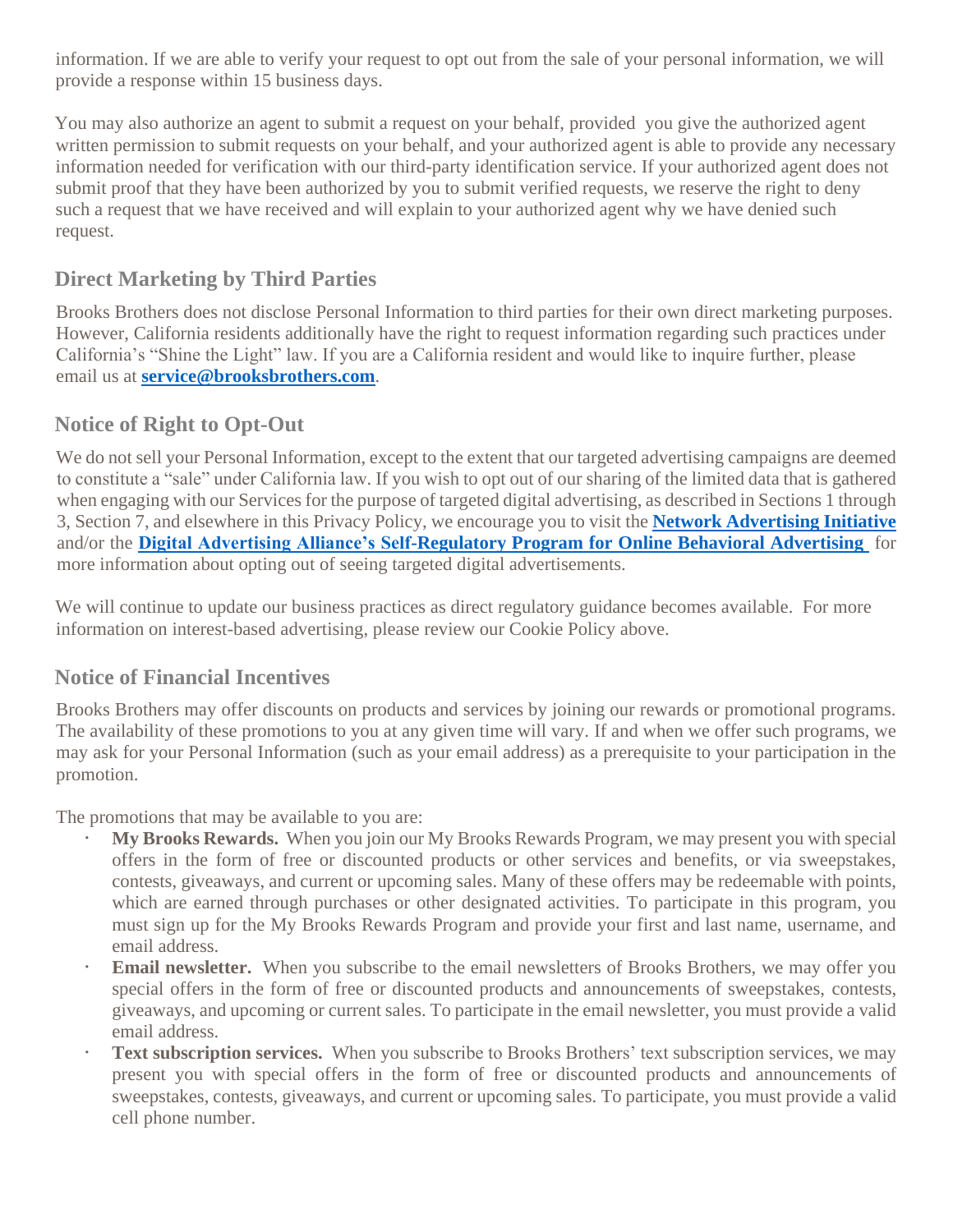**Private Label Credit Card Services.** When you apply and/or register for a Brooks Card and/or a Brooks Brothers Platinum Mastercard (collectively "Brooks Credit Card") we may present you with special offers in the form of free or discounts products or other services and benefits, or via sweepstakes, contests giveaways, and current or upcoming sales. Many of these offers may be redeemable with points, which are earned through purchases without your Brooks Credit Cards, purchases with your Brooks Credit Cards, or other designated activities. In order to participate in this program, you must sign up for the My Brooks Rewards Program in addition to applying and registering for a Brooks Credit Card by providing your first and last name, social security number, username, email address, home address, phone number, and financial information.

You may opt-in to the above promotions by visiting our Services. You may also withdraw from these promotions at any time by contacting us at **[service@brooksbrothers.com](mailto:service@brooksbrothers.com)**.

The value we place on the Personal Information that we collect in connection with these promotions is calculated by determining the approximate additional spending per promotion participant, compared to individuals for whom we do not have email addresses, shopping history and preferences, or other collected information. In addition, we use these loyalty programs and the Personal Information provided through these programs to encourage repeat business with Brooks Brothers by enhancing your personal shopping experience.

### **12. Privacy Notice for the European Union and European Economic Area**

Europe and certain other non-US jurisdictions maintain local data protection regulations that confer certain data protection rights on individuals. Brooks Brothers will address those rights where required by applicable laws. If applicable, and you wish to exercise any of these rights, please contact us as set out below. Please note that other sections of this Privacy Policy apply to the European Union and European Economic Area, and this notice supplements the information contained in the Privacy Policy. Please read the Privacy Policy in its entirety.

#### **Legal Grounds for the Collection, Use, Sharing, and Other Processing of Personal Information**

Certain jurisdictions, including those in Europe, require the identification of the legal grounds for the collection, use, sharing, and other processing of Personal Information. Brooks Brothers relies on the following legal grounds for its collection, use, sharing, and other processing of Personal Information as described in this Privacy Policy:

- Necessary to provide information or otherwise carry out the performance of a contract with you as an individual;
- Our legitimate interests, including:
	- Performance of the contract with you;
	- Implementation and operation of a group-wide matrix structure and group-wide information sharing;
	- Customer relationship management and other forms of marketing and analytics;
	- Fraud prevention, misuse of company IT systems, or money laundering;
	- Whistleblower scheme operations;
	- Physical, IT, and network perimeter security;
	- Internal investigations; and
	- Intended mergers and acquisitions.
- Compliance with legal obligations and/or defense against legal claims, including those in the area of labor law, social security, and data protection, tax, and corporate compliance laws;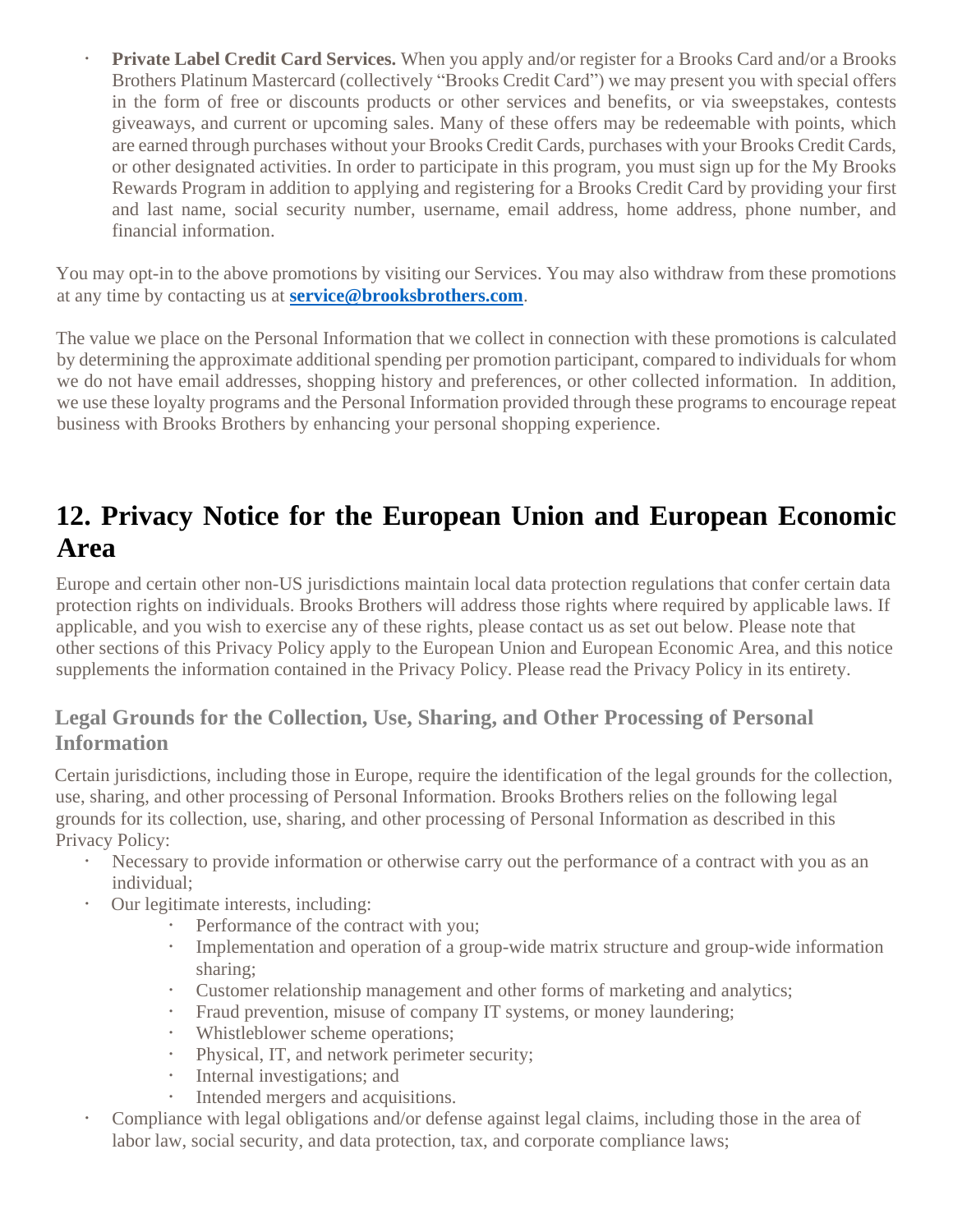- Protection of the vital interests of any individual;
- Performance of a task carried out in the public interest or in the exercise of official authority vested in Brooks Brothers; and
- Consent, as permitted by applicable law.

### **Data Subjects' Rights Under GDPR**

European law provides individuals located in Europe with rights to receive certain disclosures regarding the collection, use, and sharing of personal data, as well as rights to be informed, access, rectification, erasure, restrict processing, data portability and to object with respect to collected personal data. For the purposes of this section, "Personal Information" means any information relating to an identified or identifiable natural person in accordance with European law.

- 1. **Right of access:** You have the right to obtain from us confirmation as to whether or not Personal Information concerning you is processed, and, to request access to said Personal Information. The access information includes, among other things, the purposes of the processing, the categories of Personal Information concerned, and the recipients or categories of recipient to whom the Personal Information have been or will be disclosed. This is not, however, an absolute right, and the interests of other individuals may restrict your right of access. You may have the right to obtain a copy of your Personal Information undergoing processing.
- 2. **Right to rectification:** You have the right to obtain from us the rectification of inaccurate Personal Information about you. Depending on the purposes of the processing, you may have the right to have incomplete Personal Information completed, including by means of providing a supplementary statement.
- 3. **Right to erasure (right to be forgotten):** Under certain circumstances, you have the right to obtain from us the erasure of Personal Information concerning you, and we may be obligated to erase that Personal Information.
- 4. **Right to restriction of processing:** Under certain circumstances, you have the right to ask us to restrict processing your Personal Information. In that case, your data will be marked and may only be processed by us for certain limited purposes permitted by law. As Brooks Brothers processes and uses your Personal Information primarily for purposes of carrying out the contract for a services relationship with your employer, Brooks Brothers will have a legitimate interest for the processing which will override your restriction request, unless the restriction request relates to marketing activities.
- 5. **Right to data portability:** Under certain circumstances, you have the right to receive the Personal Information about you, which you have provided to us either directly or indirectly, in a structured, commonly used and machine-readable format, and you have the right to transmit that data to another entity without hindrance from us.
- 6. **Right to object:** Under certain circumstances, you have the right to object, on grounds relating to your particular situation, at any time to the processing of your Personal Information by us, and we can be required to no longer process your Personal Information.

Where the processing of your Personal Information is based on your previously provided consent, you have the right to withdraw your consent at any time. If you would like to exercise any of these rights, please submit a written request to **[service@brooksbrothers.com](mailto:service@brooksbrothers.com)**. We will respond to these requests in accordance with applicable data protection laws. We may ask you to verify your identity in order to help us respond efficiently to your request.

Where permitted by applicable law, you also have the right to lodge a complaint with a competent data protection supervisory authority. You can view the contact information for your data protection authority **[here](https://edpb.europa.eu/about-edpb/board/members_en.)**.